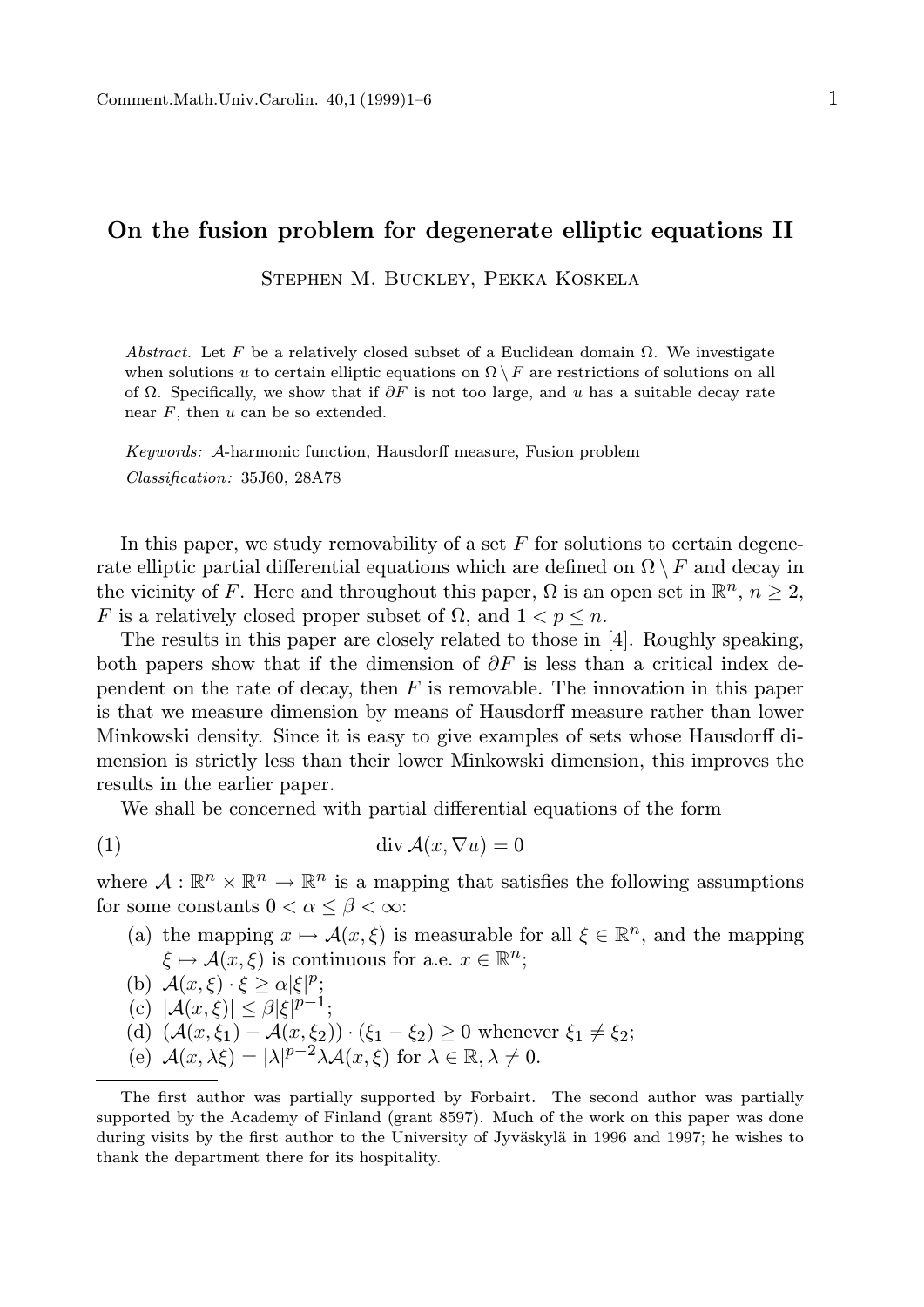In particular, taking  $p = 2$ , and  $\mathcal{A}(x, \xi) = \mathcal{A}(x)\xi$  for some bounded measurable matrix-valued function A satisfying a uniform ellipticity condition, we see that the above class contains the class of self-adjoint linear elliptic equations with measurable coefficients. Another example (for any  $p > 1$ ) is the *p*-Laplace equation

$$
\Delta_p u = \text{div}(|\nabla u|^{p-2} \nabla u) = 0.
$$

Throughout this paper,  $A_1$ ,  $A_1$ , and  $A_2$  refer to functions satisfying conditions  $(a)$ – $(e)$  above.

By a solution of (1) in  $\Omega$ , we shall mean a function u in the local Sobolev class  $W^{1,p}_{\text{loc}}(\Omega)$  such that

(2) 
$$
\int_{\Omega} \mathcal{A}(x, \nabla u) \cdot \nabla \phi \, dx = 0
$$

for all test functions  $\phi \in C_0^{\infty}(\Omega)$ . An excellent source for the potential theory of such solutions (which arise naturally in the theory of quasiregular mappings) is the monograph of Heinonen, Kilpeläinen, and Martio [2].

By an A-harmonic function, we mean a continuous solution of (1) (in the linear case  $A(x,\xi) = A(x)\xi$ , where A is bounded, measurable, and uniformly elliptic, we say that  $u$  is A-harmonic). We now record some basic properties possessed by A-harmonic functions  $u$  — proofs can be found in Chapters 3 and 6 of [2]. We note first that any solution of (1) can be regarded as an A-harmonic function, since it differs from a continuous function only on a set of measure zero. Next, we note that (2) is actually true for all test functions  $\phi$  in the Sobolev space  $W_0^{1,p}$  $\mathcal{O}^{1,p}(\Omega).$ Finally, u is Hölder continuous with some exponent  $0 < \alpha \leq 1$  depending only on *n*, *p*, and  $\beta/\alpha$ .

For any non-decreasing gauge function  $h : [0, \infty) \to [0, \infty)$  satisfying  $h(0) = 0$ , we can define a Hausdorff measure  $\mathcal{H}^h$  (in fact, we only need h to be defined near 0); see, for example, [1]. This refines the more well-known notion of Hausdorff measure  $\mathcal{H}^s$ , where s is a positive number, since  $\mathcal{H}^s = \mathcal{H}^h$  if  $h(t) \equiv t^s$ .

The main result of this paper, Theorem 6, says roughly that if a solution  $u$  in  $\Omega \backslash F$  has some rate of decay near F, and  $\partial F$  is a null set for a related Hausdorfftype measure, then u is a solution in all of  $\Omega$ . For simplicity, we first state and prove our main result in the case where the gauge function has the form  $h(t) = t^s$ . From here on,  $\delta_A(x)$  denotes the distance from the point x to the closed set A.

**Theorem 1.** Suppose that u is A-harmonic (with parameter  $p > 1$ ) in  $\Omega \setminus F$ . Suppose also that  $\mathcal{H}^{n-p+(p-1)\alpha}(\partial F) = 0$  and  $|u(x)| \leq C \delta_F^{\alpha}(x)$  for some  $0 < \alpha \leq$  $p/(p-1)$  and all  $0 < \delta_F(x) < \min\{1, \delta_{\partial\Omega}(x)\}/2$ . If we extend u to be zero on F, then u is  $A$ -harmonic in  $\Omega$ .

In the linear case, Theorem 1 immediately yields the following corollary, which we believe is new.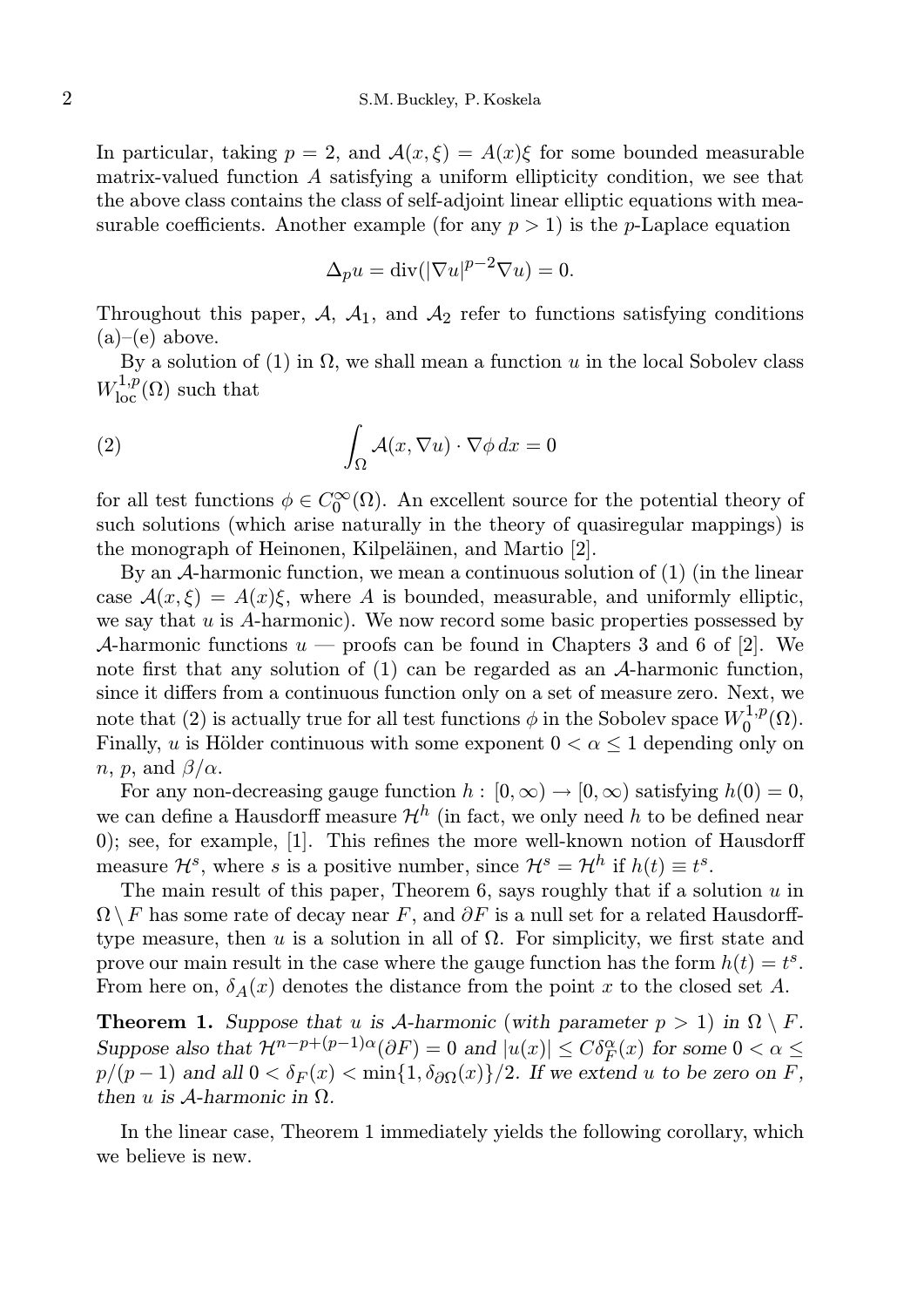**Corollary 2.** Suppose that u is A-harmonic on  $\Omega \setminus F$ , i.e. it is a continuous solution in  $\Omega \setminus F$  of the linear equation div $(A(x)\nabla u(x)) = 0$ , where A is a bounded measurable matrix-valued function satisfying a uniform ellipticity condition. Suppose also that  $\mathcal{H}^{n-2+\alpha}(\partial F) = 0$  and  $|u(x)| \leq C \delta_F^{\alpha}(x)$  for some  $0 < \alpha \leq 2$  and all  $0 < \delta_F(x) < \min\{1, \delta_{\partial\Omega}(x)\}/2$ . If we extend u to be zero on F, then u is  $A$ -harmonic in  $\Omega$ .

Related theorems have been considered elsewhere. For example, Král [6] showed that for the Laplace equation (i.e.  $\mathcal{A}(x,\xi) = \xi$ ), a  $C^1(\Omega)$  function which is harmonic on  $\{x \in \Omega : u(x) \neq 0\}$  is harmonic on all of  $\Omega$ ; Kilpeläinen [3] proves a similar result for the p-Laplace equation in the plane. In our result, the decay of  $u$ near F takes the place of the smoothness assumption (note that A-harmonic functions are not necessarily  $C^1$ , or even locally Lipschitz). Results even more closely related to Theorem 1 are to be found in [5] and [4]. In particular, Theorem 1.7 in the latter paper is a weaker version of Theorem 1 in which the Hausdorff measure condition on the size of  $\partial F$  is replaced by a condition on the lower Minkowski density of F. Example 5.1 in  $[4]$  shows that Theorem 1 is essentially sharp and that Corollary 2 is sharp for  $1 \leq \alpha \leq 2$ .

In the linear case, Corollary 2 also allows us to say something about the fusion problem, which asks when two solutions can be spliced together to give a single solution. More precisely, the fusion problem is as follows:

Suppose that  $u_1$  is  $\mathcal{A}_1$ -harmonic in  $\Omega$  and that  $u_2$  is  $\mathcal{A}_2$ -harmonic in  $\Omega \setminus F$ . Define

$$
u = \begin{cases} u_1 & \text{in } F \\ u_2 & \text{in } \Omega \setminus F \end{cases}
$$

and

$$
\mathcal{A}(x,\xi) = \begin{cases} \mathcal{A}_1(x,\xi), & \text{if } x \in F \\ \mathcal{A}_2(x,\xi), & \text{otherwise.} \end{cases}
$$

Is u A-harmonic in  $\Omega$ ?

We now state a result which addresses the fusion problem in the special case where  $A_1 = A_2$  and the equation is linear; this corollary follows immediately by applying Corollary 2 to  $u \equiv u_2 - u_1$ .

Corollary 3. Suppose that  $u_1$  is A-harmonic in  $\Omega$  and  $u_2$  is A-harmonic in  $\Omega \setminus F$ , i.e.  $u_1, u_2$  are continuous solutions in the indicated open sets of the linear equation div $(A(x)\nabla u) = 0$ , where A is a bounded measurable matrixvalued function satisfying a uniform ellipticity condition. Suppose also that  $\mathcal{H}^{n-2+\alpha}(\partial F) = 0$  and  $|u_1(x) - u_2(x)| \leq C \delta_F^{\alpha}(x)$  for some  $0 < \alpha \leq 2$  and all  $0 < \delta_F(x) < \min\{1, \delta_{\partial\Omega}(x)\}/2$ . Then the function

$$
u = \begin{cases} u_1 & \text{in } F \\ u_2 & \text{in } \Omega \setminus F \end{cases}
$$

is A-harmonic in  $\Omega$ .

Note that for the equations under consideration in the above corollary, there is no unique continuation property. In fact, Miller [7] showed that certain equations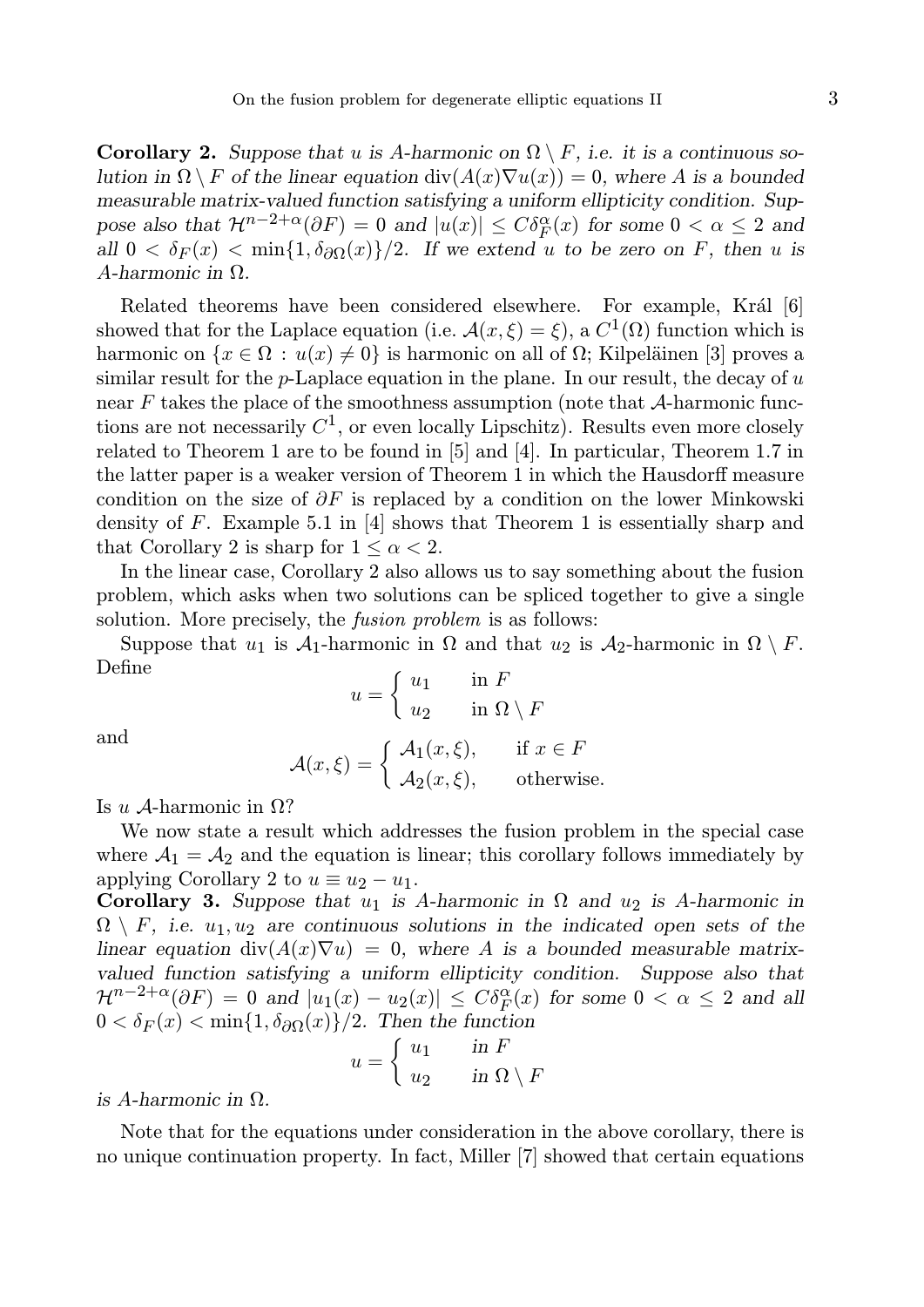of the form  $div(A\nabla u) = 0$  have non-trivial smooth weak solutions that vanish on an open set.

Before proving Theorem 1, we first state a couple of useful lemmas, the first of which is Lemma 2.2 of [4].

**Lemma 4.** Suppose that F is a relatively closed subset of  $\Omega \subset \mathbb{R}^n$  and that  $v \in W^{1,p}_{loc}(\Omega)$  is continuous. Let h be A-harmonic in  $\Omega \setminus F$  such that

$$
\lim_{x \to y} h(x) = v(y)
$$

for every  $y \in \partial F \cap \Omega$ . Then the function

$$
w = \begin{cases} h & \text{in } \Omega \setminus F \\ v & \text{in } F \end{cases}
$$

belongs to  $C(\Omega) \cap W^{1,p}_{loc}(\Omega)$ .

**Lemma 5.** Suppose that F is a relatively closed subset of  $\Omega$ . If  $u \in W^{1,p}_{loc}(\Omega)$  is continuous in  $\Omega$ , A-harmonic on  $\Omega \setminus F$ , and zero on F, then

$$
\int_{B(x,r)} |\nabla u|^p \le Cr^{-p} \int_{B(x,2r)} |u - u(x)|^p
$$

whenever the ball  $B(x, 3r) \subset \Omega$ . Here, C depends only on n, p, and  $\beta/\alpha$ .

This last lemma is a type of Caccioppoli Lemma. It is proved in the usual fashion, but there is one obstacle to be overcome: we need to choose  $u$  as the test function in (2), and so we would like to know that u lies in  $W_0^{1,p}$  $\bigcirc^{\mathfrak{1},p}_0(\Omega\setminus F)$  and not just in  $W^{1,p}_{loc}(\Omega)$ . By multiplying by a suitable bump function, we first kill off u outside a suitably large ball, for instance  $B(x, 11r/4)$ , without changing it on  $B(x, 5r/2)$ . Thus we may assume that  $u \in W_0^{1,p}$  $\mathcal{O}_0^{1,p}(\Omega)$ ; of course, u is now only A-harmonic on  $B(x, 5r/2) \setminus F$ , but this is good enough for the proof. Because u is continuous on  $\Omega$ , and zero on F, it is not hard to see that we actually have  $u \in W_0^{1,p}$  $\int_0^{1,p} (\Omega \setminus F)$  (hint: write u as the limit of the compactly supported functions  $u_{\epsilon} = \max\{0, u - \epsilon\}, \epsilon > 0$ . With this one obstacle removed, the rest of the proof is standard, so we omit the details.

PROOF OF THEOREM 1: Let  $\epsilon > 0$  be given and let  $\phi \in C_0^{\infty}(\Omega)$  be a test function with support K. We cover  $\partial F$  by balls  $\{B_i\}$ , where  $B_i = B(x_i, r_i)$  and  $\sum_i r_i^{n-p+(p-1)\alpha} < \epsilon$ . We may additionally assume that  $8r_i < \min\{1, \text{dist}(K, \partial\Omega)\}.$ Letting  $G = \bigcup 2B_i$ , we note that  $|G| < C\epsilon$  since  $n - p + (p - 1)\alpha \leq n$ . We next choose  $\psi_i \in C_0^{\infty}$  such that  $\psi_i \equiv 1$  on  $B_i$ ,  $\psi_i \equiv 0$  on  $(2B_i)^c$ , and  $\nabla \psi_i \lesssim r_i^{-1}$ . Let  $\psi = \min\{1, \sum_{i=1}^{\infty} \psi_i\}.$  Since  $\phi(1 - \psi)$  is Lipschitz and is compactly supported in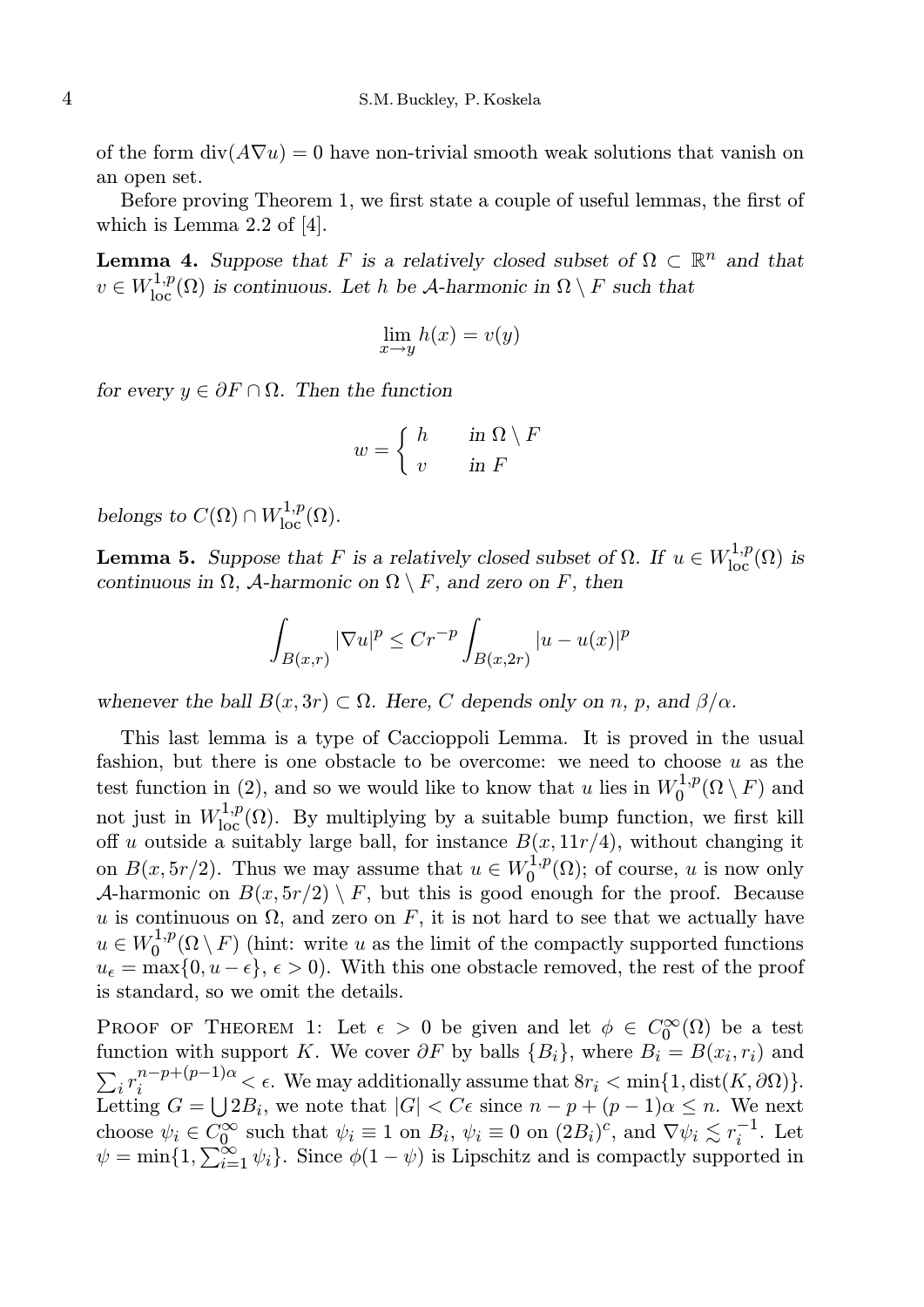$\Omega \setminus F$ , we have  $\phi(1-\psi) \in W_0^{1,p}$  $\int_0^{1,p} (\Omega \setminus F)$ , and so  $\int_{\Omega} \mathcal{A}(x, \nabla u) \cdot \nabla(\phi(1-\psi)) dx = 0$ . Next

$$
\int_{\Omega} \mathcal{A}(x, \nabla u) \cdot \nabla(\phi \psi) dx = \int_{\Omega} \mathcal{A}(x, \nabla u) \cdot \psi \nabla \phi dx + \int_{\Omega} \mathcal{A}(x, \nabla u) \cdot \phi \nabla \psi dx
$$

$$
= I + II.
$$

Now  $\psi$  is supported on G, and both  $\nabla \phi$  and  $\psi$  are bounded. Therefore

$$
|I| \lesssim |G|^{1/p} \left( \int_{G \cap K} |\mathcal{A}(x, \nabla u)|^{p/(p-1)} dx \right)^{(p-1)/p}
$$
  

$$
\lesssim |G|^{1/p} \left( \int_{G \cap K} |\nabla u|^p \right)^{(p-1)/p}.
$$

Lemma 4 implies that  $u \in W^{1,p}_{loc}(\Omega)$ , and so  $|I| \lesssim \epsilon^{1/p}$ .

As for II, we first note that

$$
|II| \lesssim \sum_{i}' \int_{2B_i} |\nabla u|^{p-1} |\nabla \psi_i|,
$$

where  $\sum_{i}'$  indicates that we sum over only those values of *i* for which  $\delta_K(x_i) \leq 2r_i$ (other terms give no contribution). Since also  $8r_i < \text{dist}(K, \partial\Omega)$ , it follows that  $6B_i \subset \Omega$ , and so we may use Lemma 5. We now use the bound on  $\nabla \psi_i$ , Hölder's inequality, Lemma 5, and the decay estimate for  $u$  (in that order), to get

$$
|II| \lesssim \sum_{i}^{\prime} r_{i}^{-1+n} \int_{2B_{i}} |\nabla u|^{p-1}
$$
  
\n
$$
\lesssim \sum_{i}^{\prime} r_{i}^{-1+n} \left( \int_{2B_{i}} |\nabla u|^{p} \right)^{(p-1)/p}
$$
  
\n
$$
\lesssim \sum_{i}^{\prime} r_{i}^{n-p} \left( \int_{4B_{i}} |u - u(x_{i})|^{p} \right)^{(p-1)/p}
$$
  
\n
$$
\lesssim \sum_{i}^{\prime} r_{i}^{n-p+(p-1)\alpha} < \epsilon,
$$

as required.  $\Box$ 

We now consider more general decay rates for  $u$  near  $F$ . We omit the proof of this more general result, as it requires only straightforward modifications to the proof of Theorem 1. Corollary 3 can be generalized in an analogous fashion.

**Theorem 6.** Let  $h : [0, 1) \rightarrow [0, \infty)$  be a non-decreasing function satisfying  $h(0) = 0$ , the doubling condition  $h(t) \leq Ch(t/2)$ , and the growth condition  $t^n \leq$  $Ch(t)$  (both for some constant C and all  $0 < t < 1$ ). Let  $g(t) \equiv [t^{p-n}h(t)]^{1/(p-1)}$ , and suppose that  $\lim_{t\to 0^+} g(t) = 0$ . Suppose also that u is A-harmonic (with